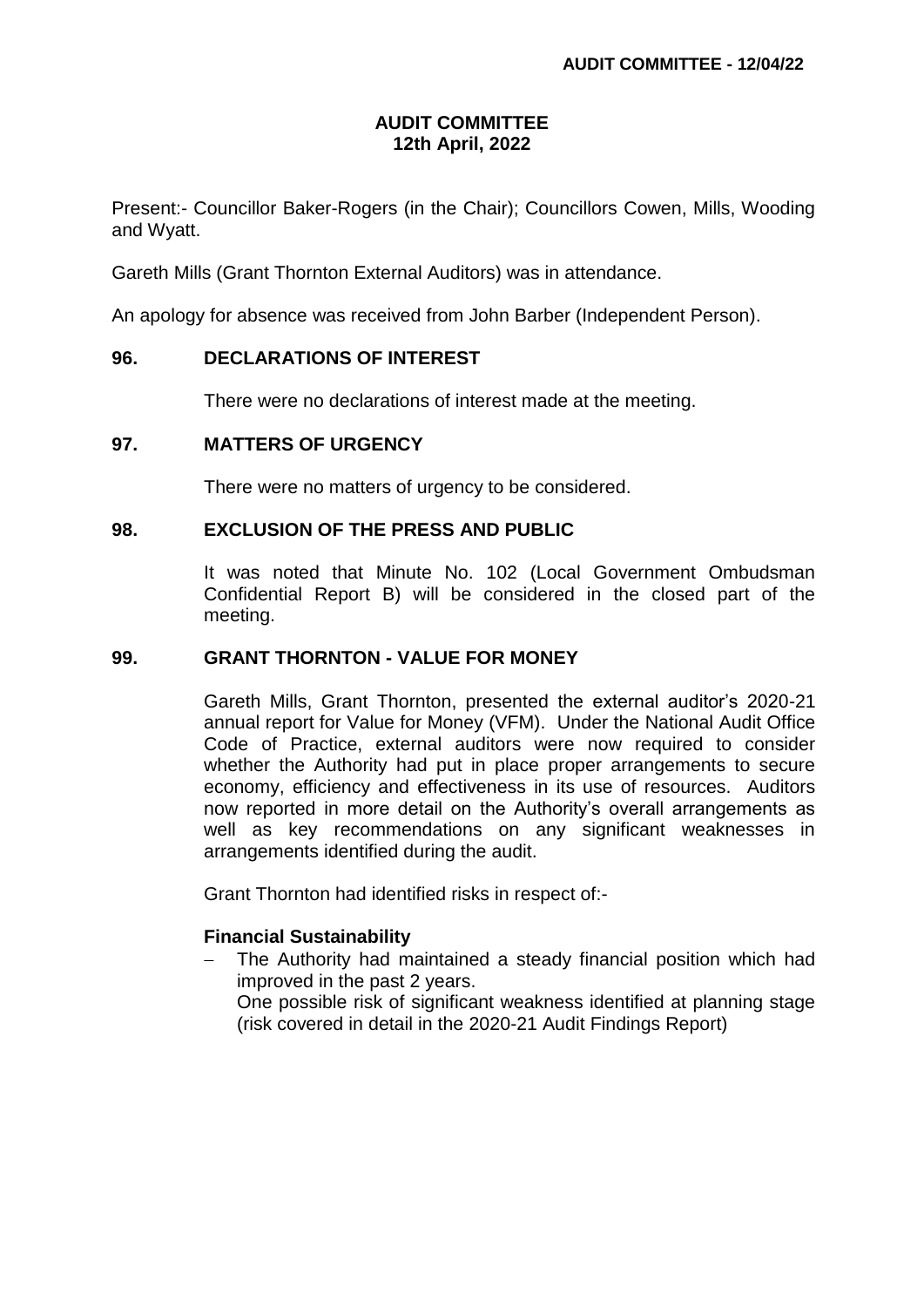# **Conclusion**

- Overall, they were satisfied the Council had appropriate arrangements in place to ensure it managed risks to its financial sustainability
- They had not identified any risks of significant weaknesses
- They had identified one improvement recommendation in respect of the clarity of reporting the Council's savings programme

### **Governance**

 No significant weaknesses in arrangements identified but improvement recommendations made

#### **Conclusion**

- They had not identified any significant weaknesses in respect of the Council's governance arrangements
- Overall they were satisfied the Council had appropriate arrangements in place including for budget setting and risk management
- Their work had identified 2 improvement recommendations to further enhance the Council's governance arrangements

#### **Improving economy, efficiency and effectiveness**

 One risk of significant weakness identified with an associated key recommendation. Also 2 improvement recommendations made.

## **Conclusion**

- Overall they were satisfied the Council had appropriate arrangements in place in relation to improving economy, efficiency and effectiveness except for arrangements in implementing Special Educational Needs and/or Disabilities (SEND) Reforms as set out in the Children's and Families Act 2014
- Grant Thornton considered there was a significant weakness in these arrangements as highlighted by Ofsted and the CQC in their report in November, 2021
- As a result they had raised a Key recommendation on this
- They had also made 2 improvement recommendations for improving economy, efficiency and effectiveness

### **Covid-19 Arrangements Conclusion**

 The review had not identified any significant weaknesses in the Council's arrangements in relation to responding to the Covid-19 pandemic

In July 2021, Ofsted and the Care Quality Commission conducted a joint Local Area Special Educational Needs and Disabilities (SEND) inspection of the local SEND system in Rotherham to assess the effectiveness of the area in implementing the Special Educational Needs and/or Disabilities reforms as set out in the Children and Families Act 2014.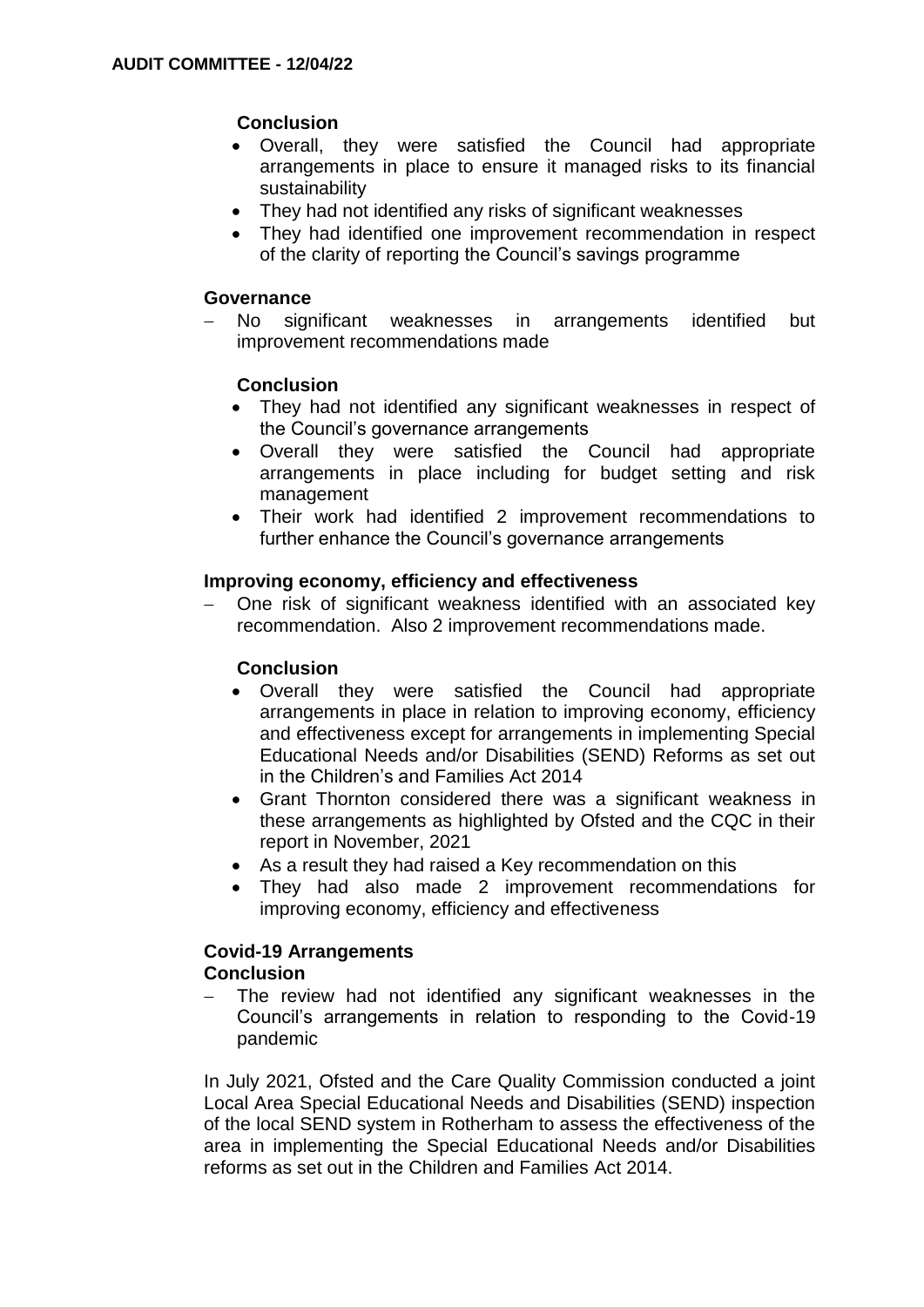The inspection had highlighted some strengths in the Service, however, there were 4 areas for improvement. As a result of these findings, it was the external auditor's view that there was a significant weakness in arrangements in relation to improving economy, efficiency and effectiveness in Rotherham in implementing Special Educational Needs and/or Disabilities reforms as set out in the Children's and Families Act 2014 and the following recommendation made:-

The Council should

- Have a clear "Written Statement of Action (WSOA)" in response to Ofsted and CQC report on joint area SEND inspection which identified significant areas of weaknesses in implementing SEND reforms as set out in the Children and Families Act 2014
- A clear action plan to implement this WSOA working with all stakeholders including parents, carers, the CCG officers, Ofsted and the CQC
- The action plan should be subject to formal monitoring and challenge by the Improving Lives Select Commission

Discussion ensued with the following issues raised/clarified:-

- The Council's reserves position had improved since 2018-19. Benchmarking with similar sized metropolitan authorities had shown Rotherham's reserves level to be lower than others
- Reference had been made to inflationary pressures facing local authorities
- Although the findings of the Ofsted and CQC inspection will have been captured in the respective risk registers, under the terms of the new Value for Money approach an external auditor was duty bound to reference as part of their review and raise a key recommendation. Should the actions required by Ofsted have been implemented/Ofsted visit finding the Council had responded appropriately by the time of the next Value for Money review, it would be reflected accordingly

It was noted that the recommendations regarding procurement arrangements and the latest Procurement Procedure Rules would be included within the six monthly external inspections, reviews, and audits update to enable implementation to be tracked by the Committee.

Resolved:- That the report be noted.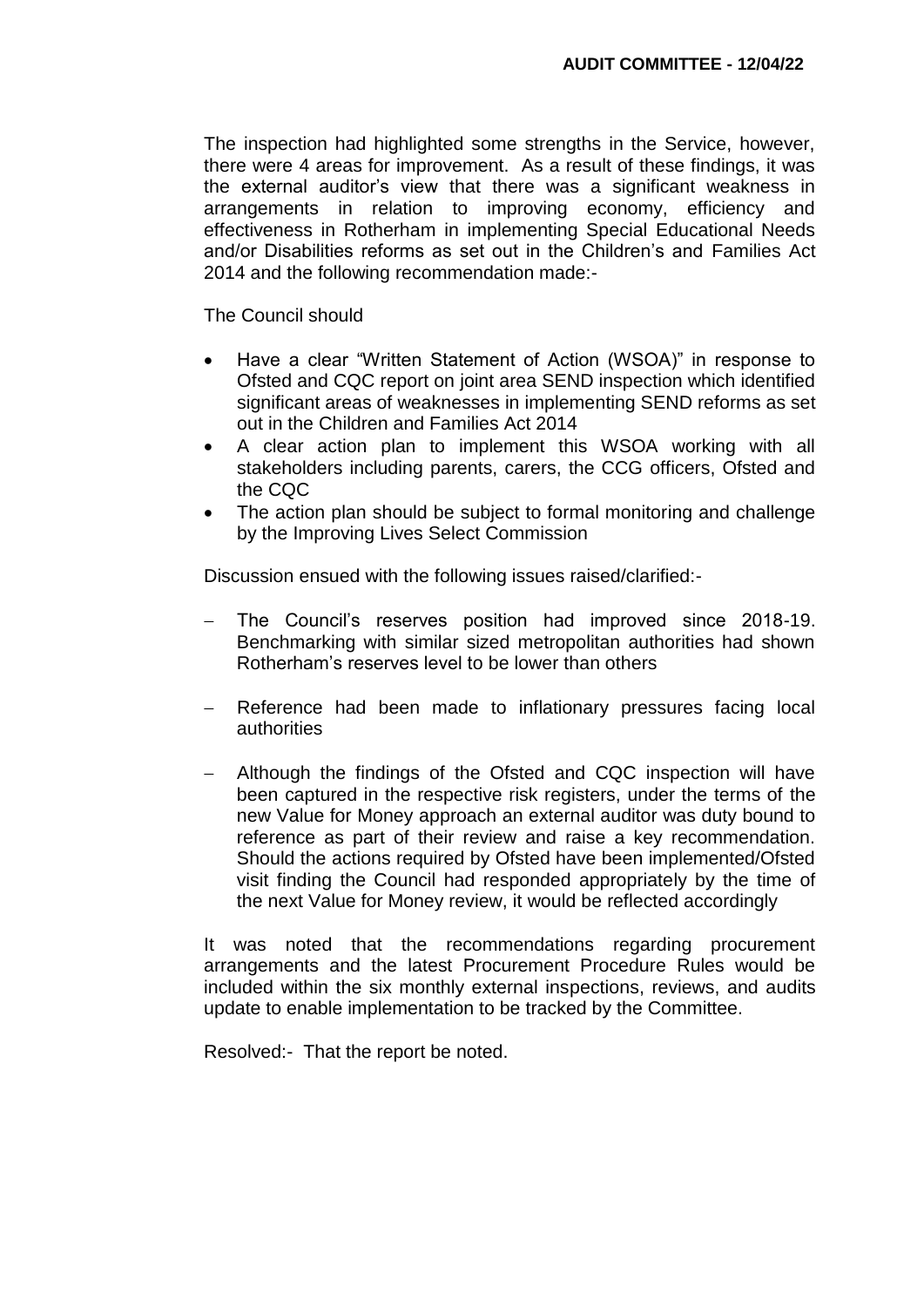### **100. ADULT SOCIAL CARE LOCAL GOVERNMENT OMBUDSMAN REPORT**

Ian Spicer, Strategic Director of Adult Care, Housing and Public Health, presented a report setting out the Local Government and Social Care Ombudsman findings in relation to a complaint in respect of Adult Social Care Services. Its decision was that there was fault by the Council which had caused injustice to residents Miss X and Mrs. Y.

The Ombudsman report had been made available to the public (in hard copy from Riverside House reception) and 2 public notices placed in local newspapers as directed by the Ombudsman. The Ombudsman had also publicised the report via its own website and advised its media partners.

The Council had 3 months from the date of the Public Interest Report (28<sup>th</sup>) May, 2022) to inform the Ombudsman of the action the Council has taken or proposes to take in response to the recommendations. The report submitted set out the actions that the Council proposes to take for the Committee's consideration.

The Council has agreed to take the action to remedy that injustice. It was noted that an apology had been made to Miss X and Mrs. Y for the distress and uncertainty caused by the faults identified and payments offered in acknowledgement of the significant distress and uncertainty caused by the faults identified.

It was expected that all the recommendations would have been met by the completion date of  $28<sup>th</sup>$  May, 2022.

The matter was being reported to the Audit Committee to ensure that it was able to discharge its function in ensuring that sufficient systems and improvements (in line with the recommendations from the Ombudsman) have been put in place.

Resolved:- (1) That the Public Interest Report 21 001 468 completed by the Ombudsman be noted.

(2) That the action plan created in response to the recommendations in the Public Interest report be noted.

## **101. LOCAL GOVERNMENT OMBUDSMAN - CONFIDENTIAL REPORT A**

Phil Horsfield, Monitoring Officer, presented a report advising that the Local Government Ombudsman had provided findings in relation to a complaint and had directed that the findings were not made public as doing so would mean identification of the complainant.